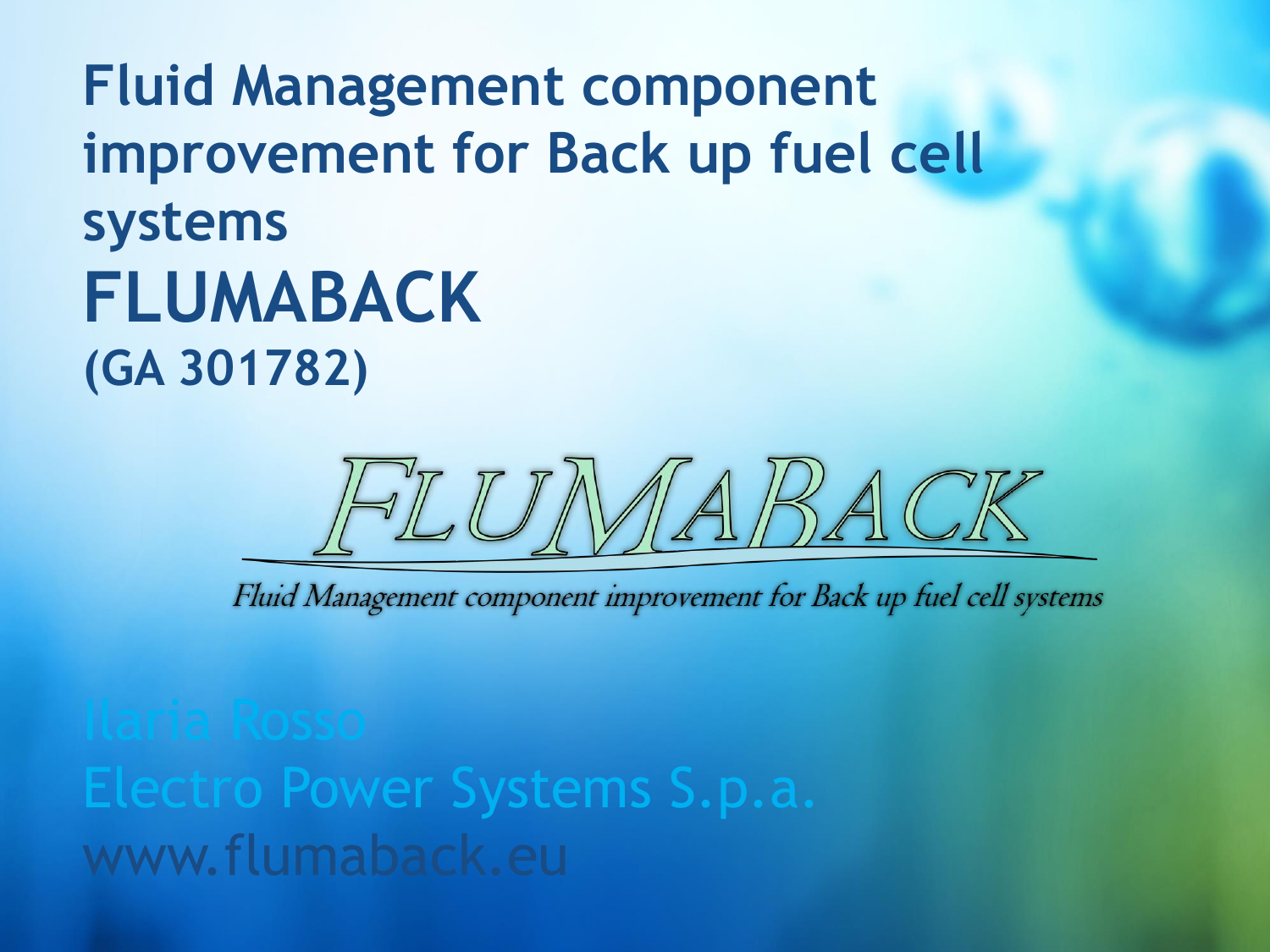# **FLUMABACK OVERVIEW**

- **Call topic**: SP1-JTI-FCH.2011.3.3: Component Improvement for stationary power applications AlActro
- **Application Area**: Stationary
- **Start and end date**: 1 July 2012 30 June 2015 project completed
- **Budget**: 3.999.005 €, **FCH JU contribution**: 2.482.969 €
- **Consortium:** 10 partners from Italy, Slovenia, Spain, The **Netherlands**
- New design and improvement of selected balance of plant (BoP) components: air and hydrogen blowers, humidifier and heat exchanger for back-up systems with 10,000 hours (10 year) lifetime without maintenance





Institut "Jožef Stefan", Liubliana, Slovenija







Fbe sure.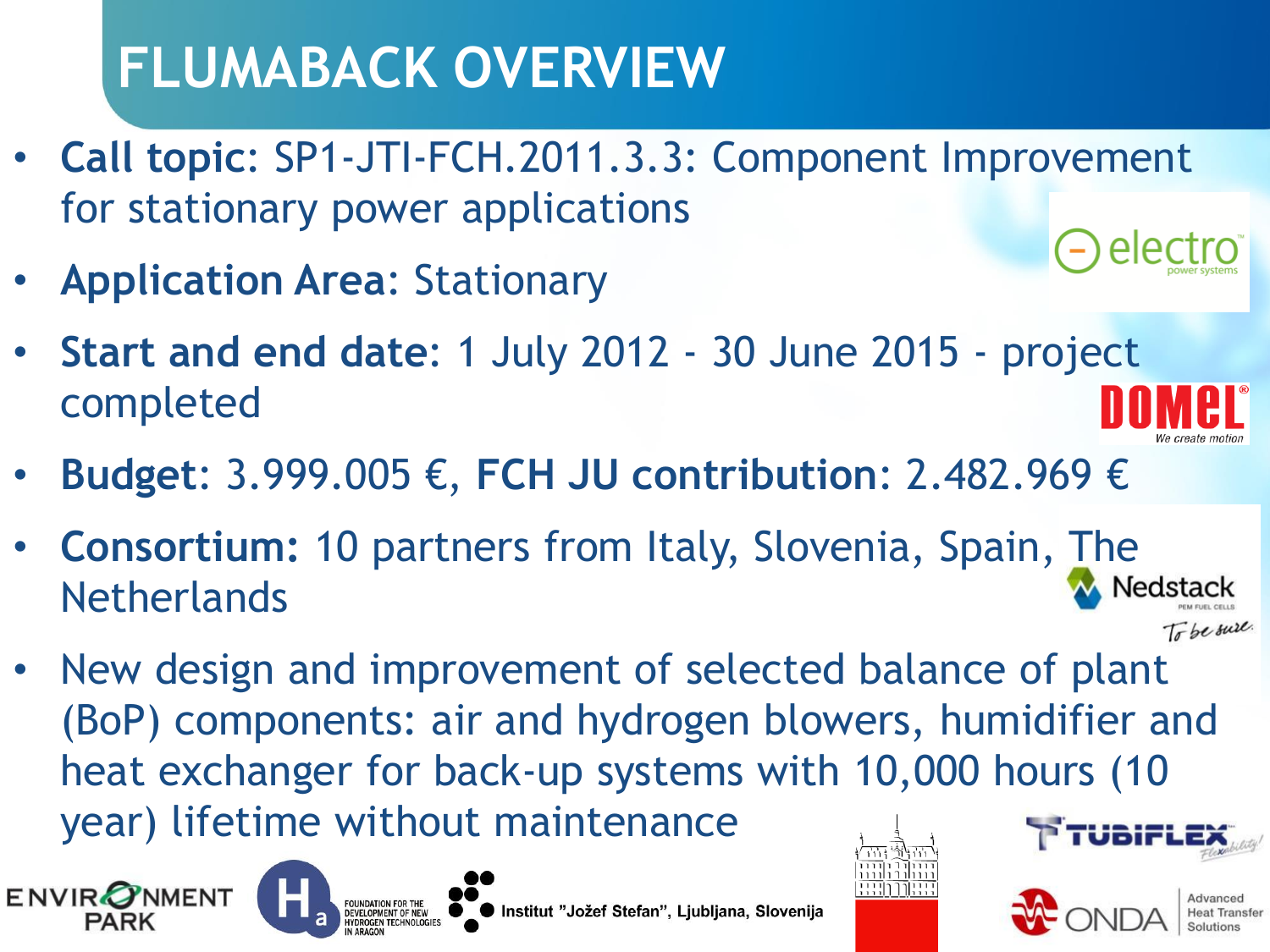| Programme<br>objective/target                                             | Project<br>objective/target                                    | Project<br>achievements to-date/ Final<br>achievements                                                                                                                                                                                                     |  |  |
|---------------------------------------------------------------------------|----------------------------------------------------------------|------------------------------------------------------------------------------------------------------------------------------------------------------------------------------------------------------------------------------------------------------------|--|--|
| <b>MAIP</b>                                                               |                                                                |                                                                                                                                                                                                                                                            |  |  |
| 2015 target:<br>Cost backup<br>system €/kW -<br>1,500 €/kW                | 214 €/kW total<br>cost of BoP<br>components to be<br>developed | The target total cost/kW of the BOP<br>components developed has been<br>achieved for the 6 kW fuel cell system<br>$(150 \text{ €/kW})$ for production of 100<br>pieces; for the 3 kW fuel cell system<br>$(180 \t{ε/kW})$ for production of 800<br>pieces. |  |  |
| 2015 target:<br>Durability /<br>Reliability<br>backup system-<br>10,000 h | Lifetime of BoP<br>components:<br>10,000 hours                 | Ageing tests on air blower successful.<br>No ageing tests on the hydrogen<br>blower because of development<br>issues. Wet and dry cycles on the<br>material have been performed and no<br>degradation has been observed.                                   |  |  |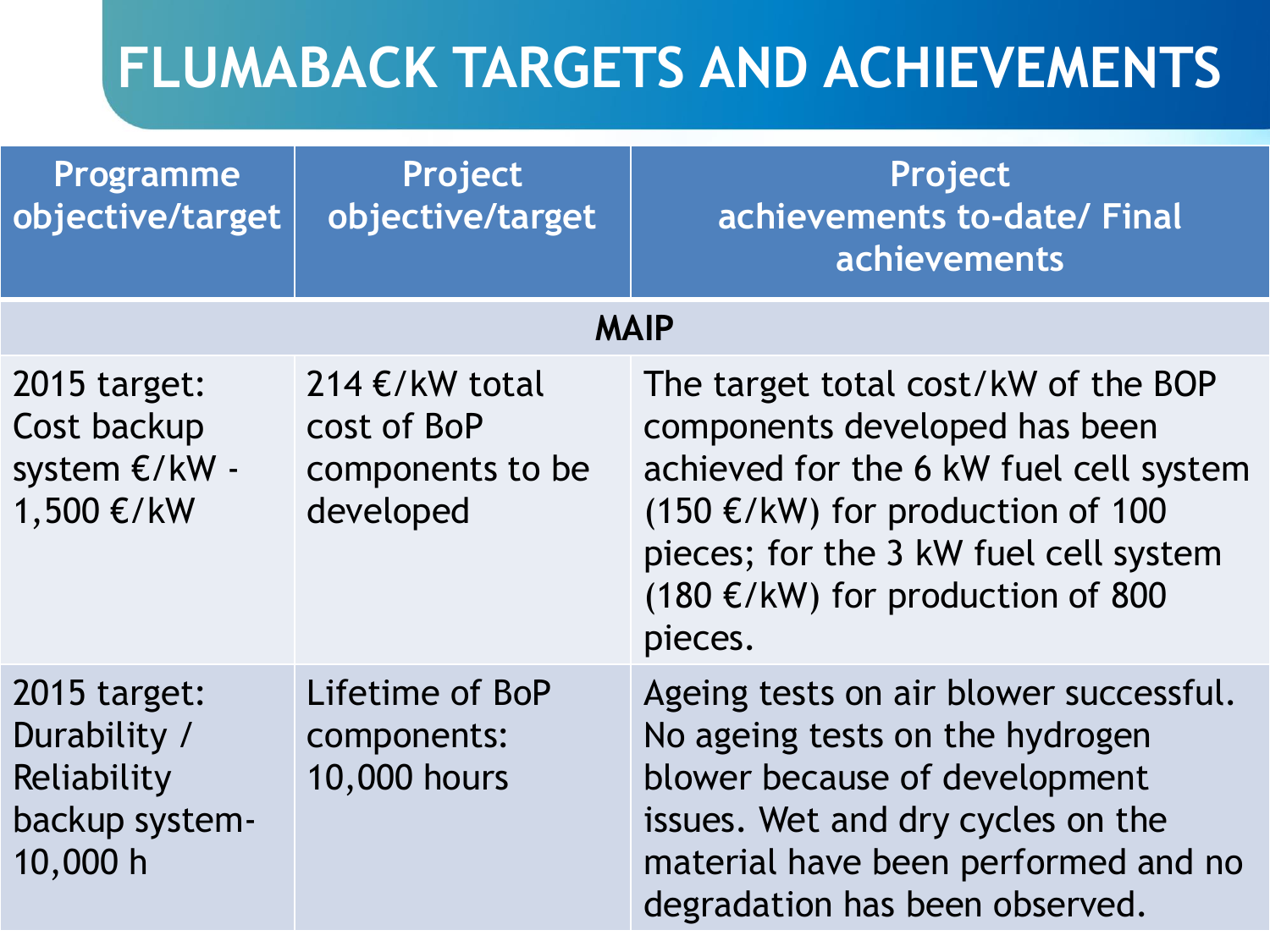| <b>Programme</b><br>objective/target                                                                                                       | Project<br>objective/target                                                                                              | Project<br>achievements to-date/ Final<br>achievements                                                                                                                                                                            |
|--------------------------------------------------------------------------------------------------------------------------------------------|--------------------------------------------------------------------------------------------------------------------------|-----------------------------------------------------------------------------------------------------------------------------------------------------------------------------------------------------------------------------------|
|                                                                                                                                            | <b>AIP</b>                                                                                                               |                                                                                                                                                                                                                                   |
| Components<br>lifetime and<br>maintenance cycle<br>consistent with<br>system lifetime up<br>to 10 years for<br>small scale<br>applications | Lifetime of BoP<br>components: 10,000<br>hours, consistent no<br>maintenance in 10 year<br>lifetime of back-up<br>system | Ageing tests on air blower<br>successful.<br>No ageing tests on the<br>hydrogen blower because of<br>development issues. Wet and<br>dry cycles on the material have<br>been performed and no<br>degradation has been<br>observed. |
| <b>BOP Electrical</b><br>efficiency $> 90\%$<br>for system $<$ 10<br>kWe                                                                   | <b>BOP Power consumption</b><br>relative to 6 kW fuel<br>cell system output<br>power: 8.3%                               | Power consumption of last<br>iteration of developed BOP<br>component is 8.6% of the net 6<br>kW system output.                                                                                                                    |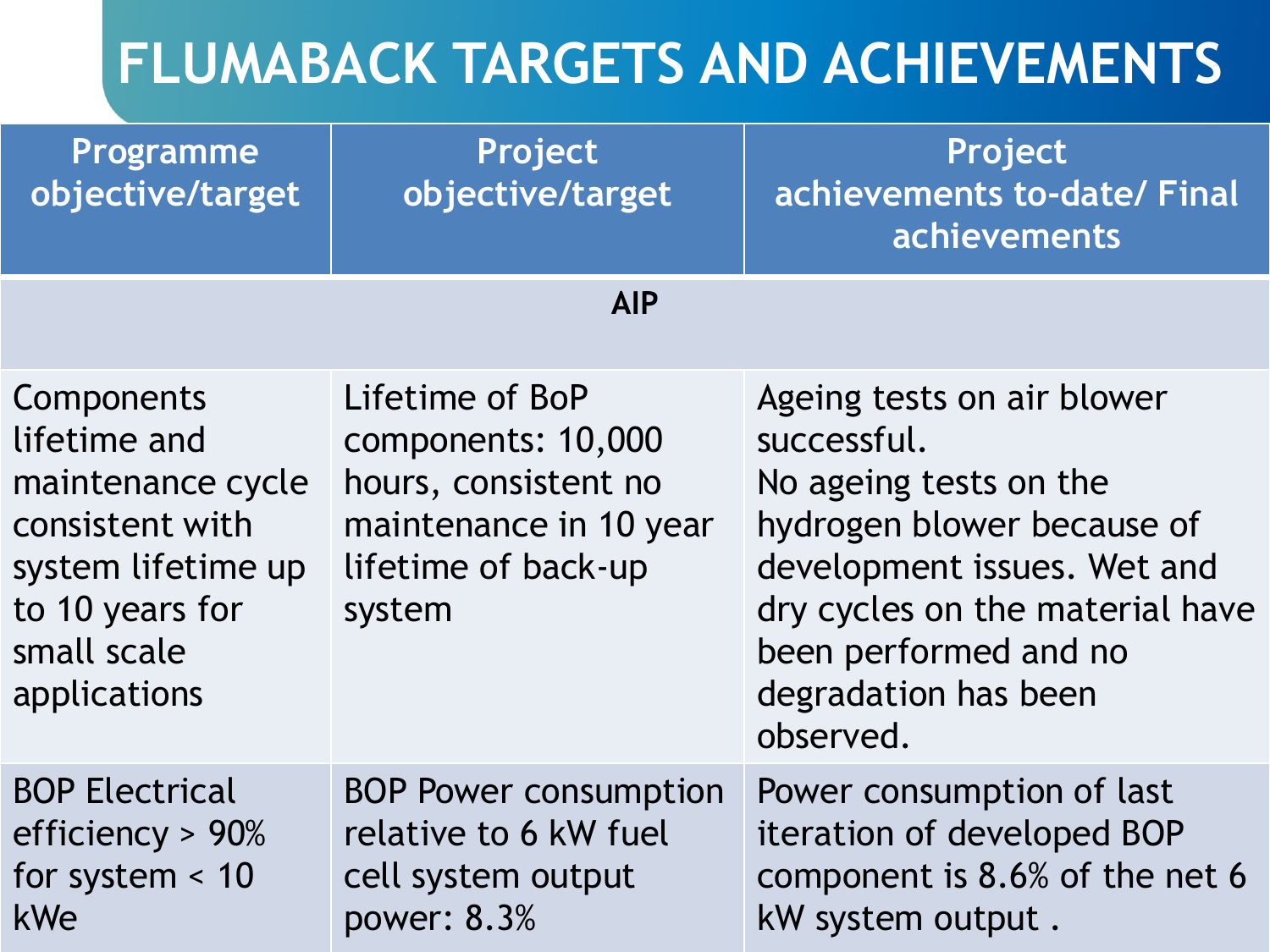- **Three successive releases of air blower, hydrogen blower and humidifier and one heat exchanger has been developed and delivered**
	- The air blower developed in the project shows significant improvements respect to SoA in terms of cost (50€/kW for 100 pieces), efficiency (29%), lifetime (10,000 hours). It is ready to be used in commercial fuel cell system products.
	- The hydrogen recirculation blower is a completely novel design. It has proper flow capacity and presents lower consumption than SoA, but further development is necessary to improve lifetime.
	- The humidifier developed in the project has been proved to be very promising in terms of material alternative to Nafion, performance, design and manufacturing costs (<100€/kW). Further development activities are required in the manufacturing process to improve lifetime.
	- The H2/air heat exchanger development has been interrupted as no benefits were observed, while several disadvantages exist (increase in costs and system space and reduction of efficiency).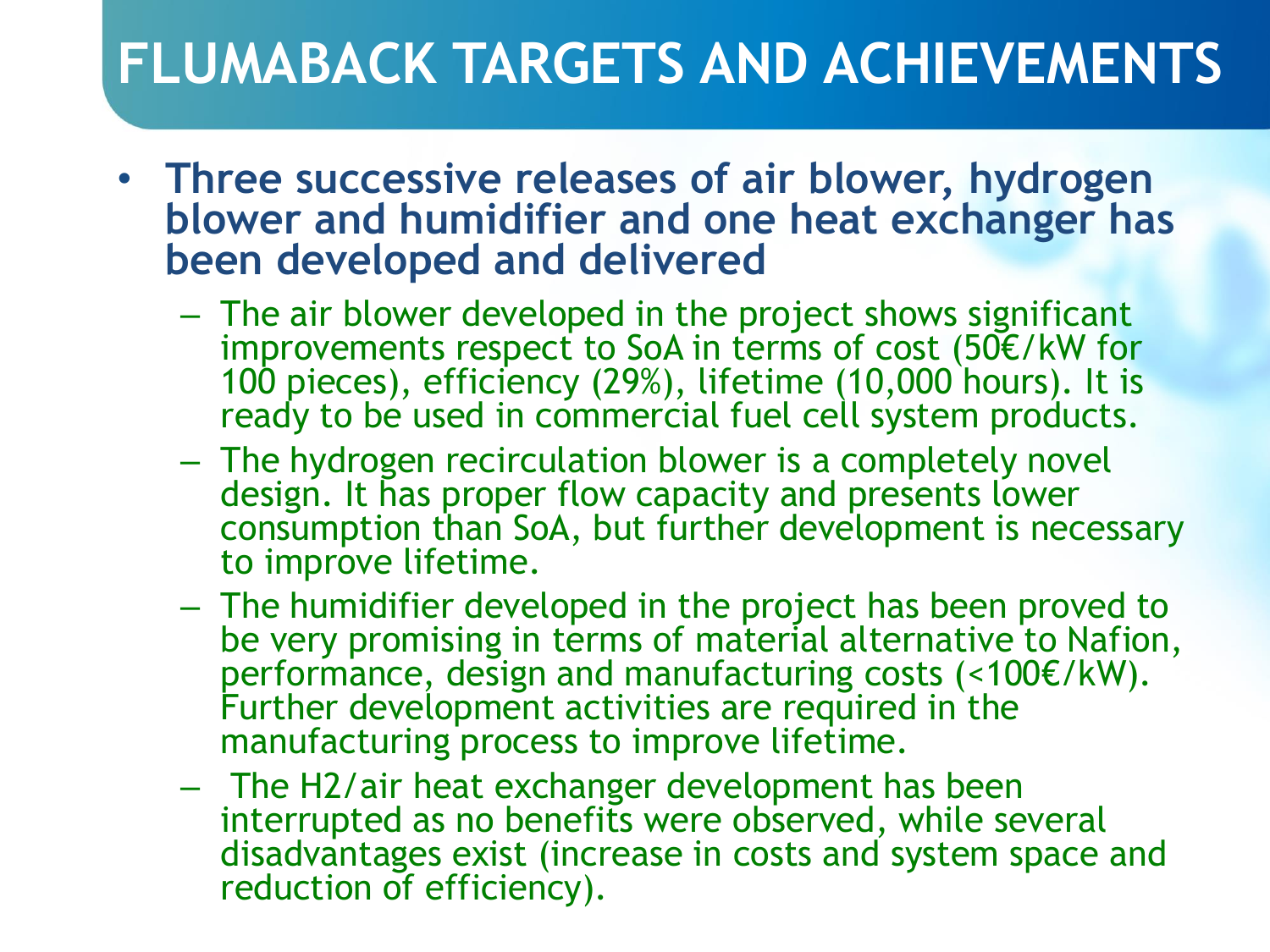

Air blower



#### Hydrogen recirculation blower



**Humidifier** 



Heat exchanger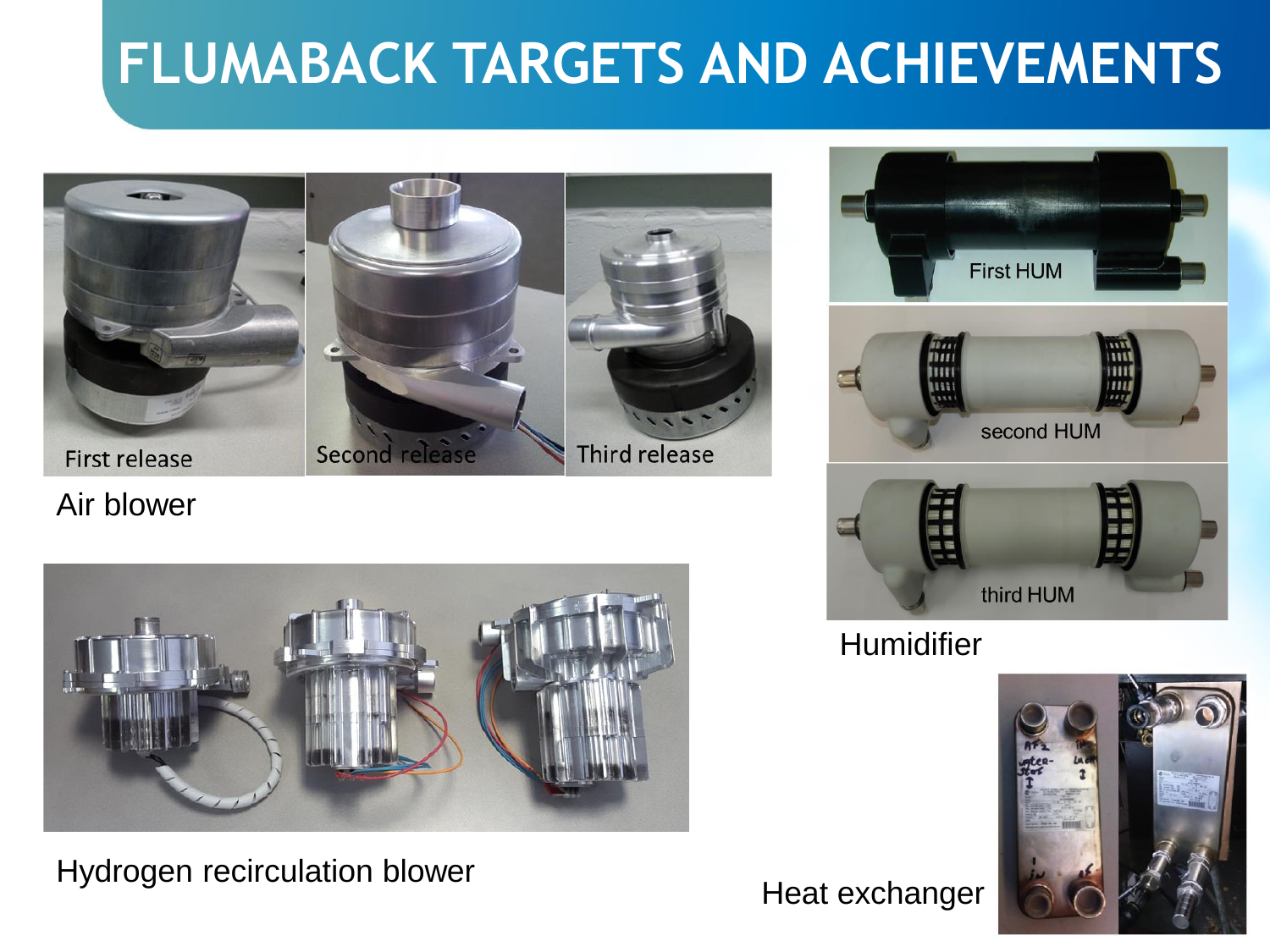- A computer model has been developed in Simulink/Matlab environment for fuel cell stack, air blower, humidifier, H2 blower. The validation process resulted in a good matching between the experimental values and those obtained in the simulation. A dynamic approach has been followed to perform an efficiency assessment in a complete set of scenarios.
- Specific activities related to market preparation and environmental sustainability assessment have been performed:
	- RCS report analysis with the full range of regulations, codes and standards that apply stationary fuel cell systems;
	- LCA report analysis: material composition, production processes, supply of fuel including evaluation of tie-up time of material resources and system overall energetic efficiency for each component of fuel cell system;
	- End-of-Life (EoL) assessment for main components of Flumaback fuel cell system, taking into account reverse logistics process and legislation;
	- A market analysis for each BOP components and fuel cell systems including potential business cases for Flumaback fuel cell systems in North Africa and North Europe in the telecommunication sector.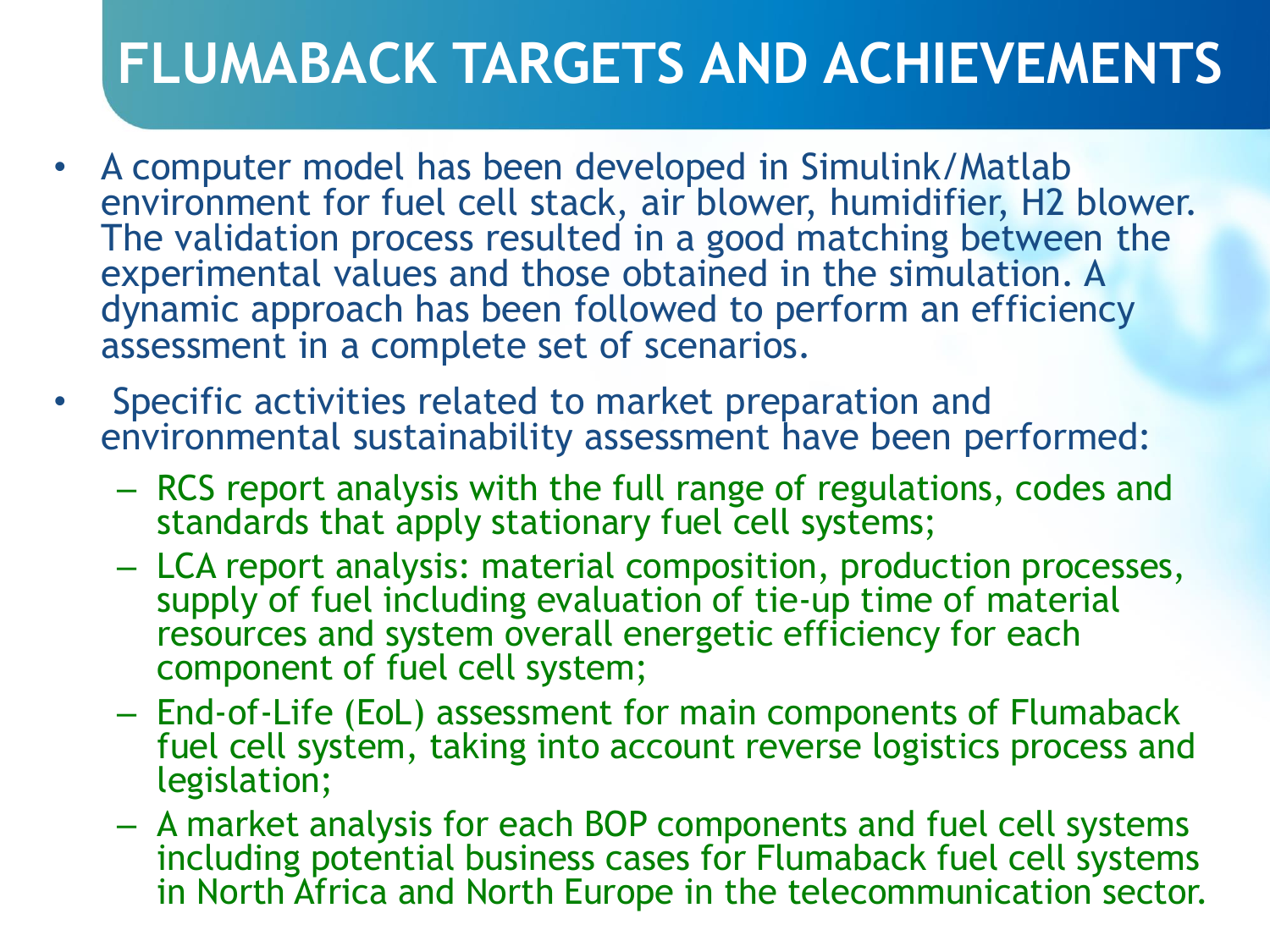## **RISKS AND MITIGATION**

- Hydrogen recirculation blower (instead of hydrogen recirculation pump) development issues:
	- Compatibility problems of bearing grease with humid hydrogen;
	- Third iteration development with relocation of electric motor to prevent damage of bearings due to the water;
	- 10,000 hours target not considered
- Humidifier development issues:
	- Increased pressure drop
	- Manufacturing process: problem with fixing tubes with resins;
	- Third iteration development with reduced number of tubes and improved manufacturing
	- 10,000 hours target not considered but degradation of selected material evaluated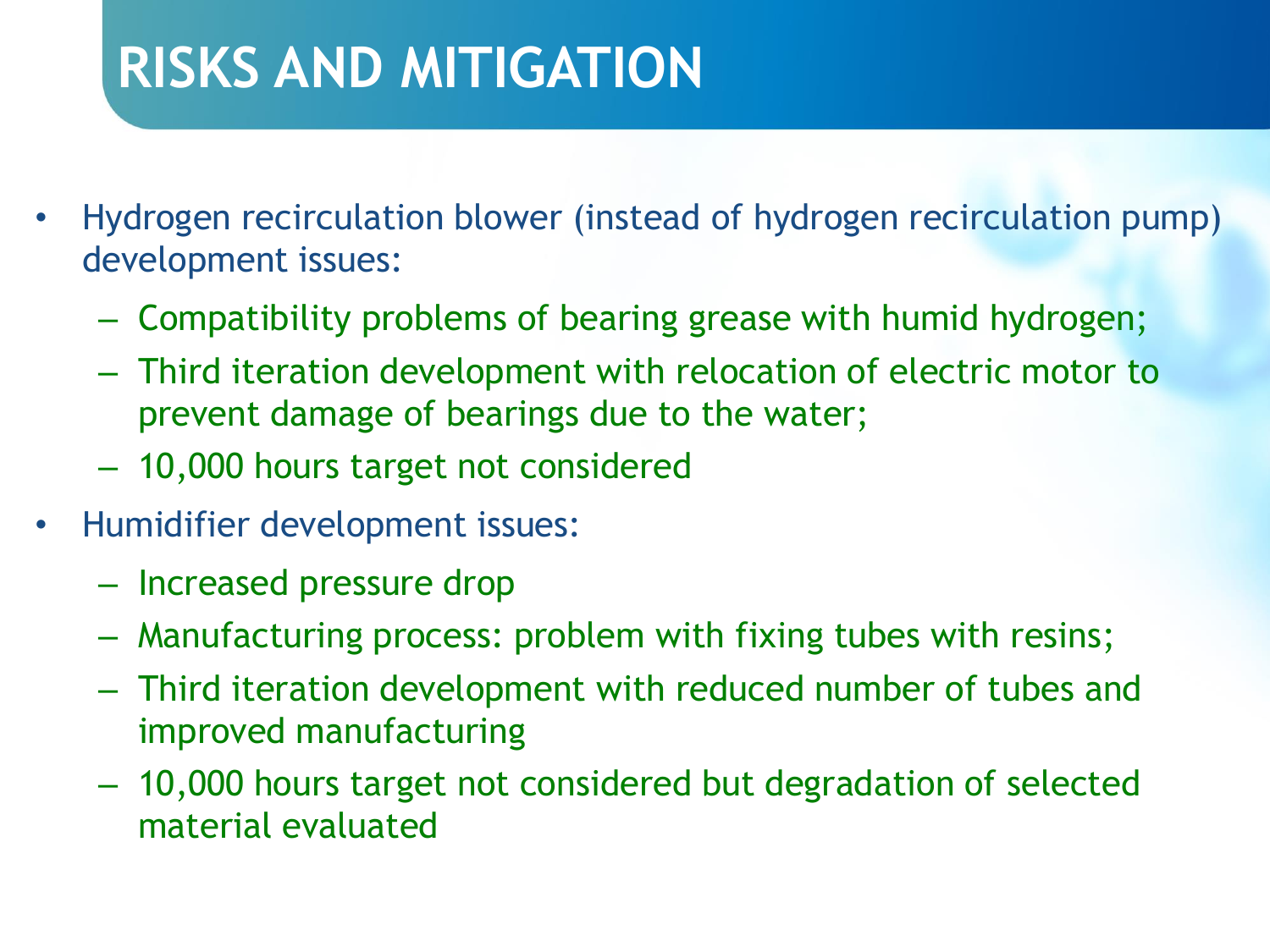#### **SYNERGIES WITH OTHER PROJECTS AND INITIATIVES**

- Flumaback has NOT been co-funded by any other agency or under a national programme.
- Interactions with FCH JU/EU projects:
	- FITUP: reference for test protocol of fuel cell systems
	- FC-HyGUide: reference for LCA report

- Interactions with any international-level projects or initiatives:
	- Manunet 2010 HyFCAir: basis for development of air blower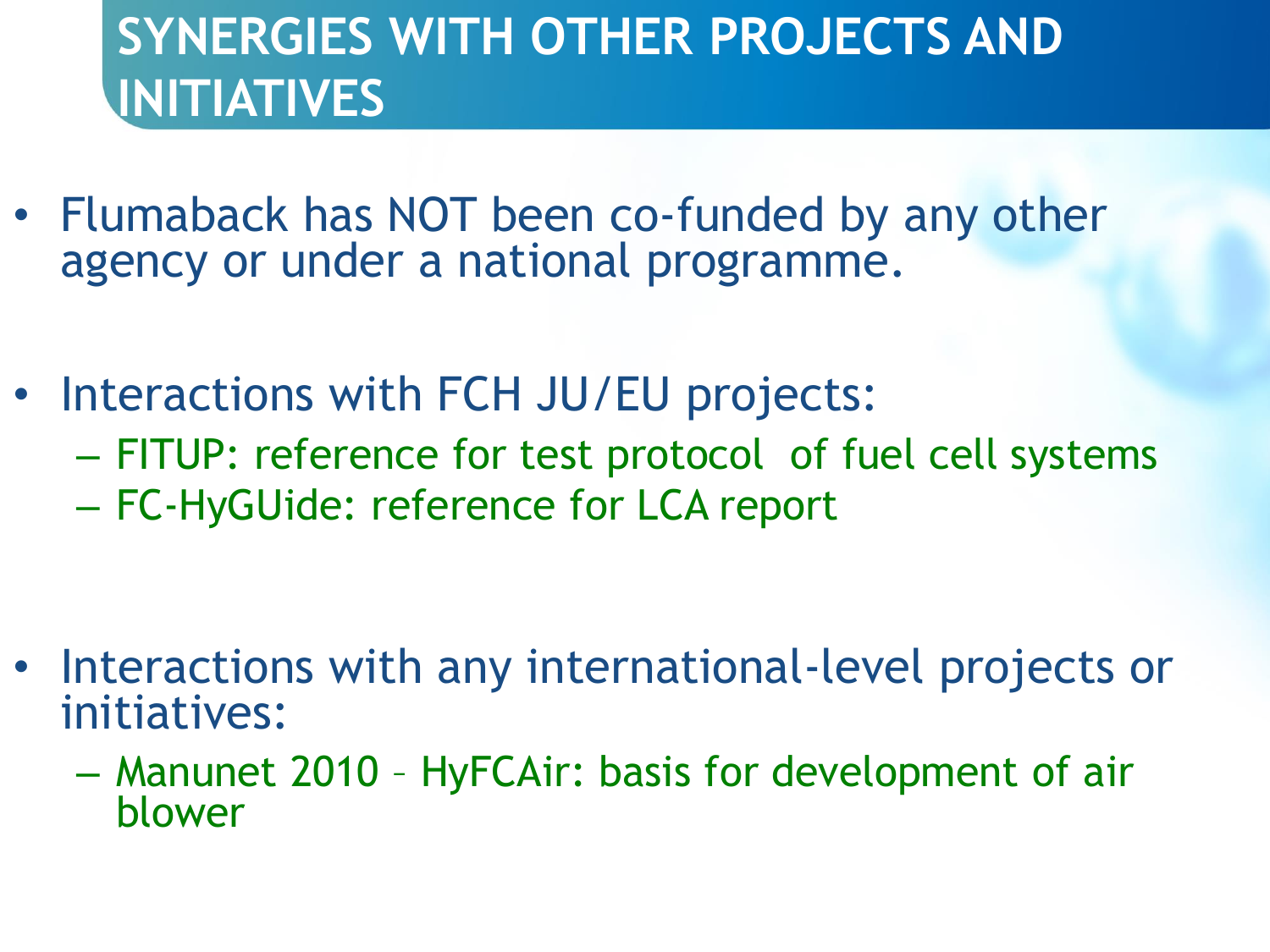# **HORIZONTAL ACTIVITIES**

- Training and education:
	- 4 April 2014, Lange Nacht der Forschung, Klagenfurt, Austria ([http://www.langenachtderforschung.at/\)](http://www.langenachtderforschung.at/)
	- 15 November 2013: Development and economic challenges of hydrogen technologies breakthrough into practice, Chemical Institute, Ljubljana
- Project work in safety, regulations, codes, standards:
	- RCS report analysis with the full range of regulations, codes and standards that apply stationary fuel cell systems;
- General public awareness:
	- Electronic press releases have been sent to the media: Nov '13, Dec '13, Apr '14, Aug '14, Dec'14, Aug '15
	- Promotional material for all events and meetings: note pads, Pes, USB keys, Flyers etc.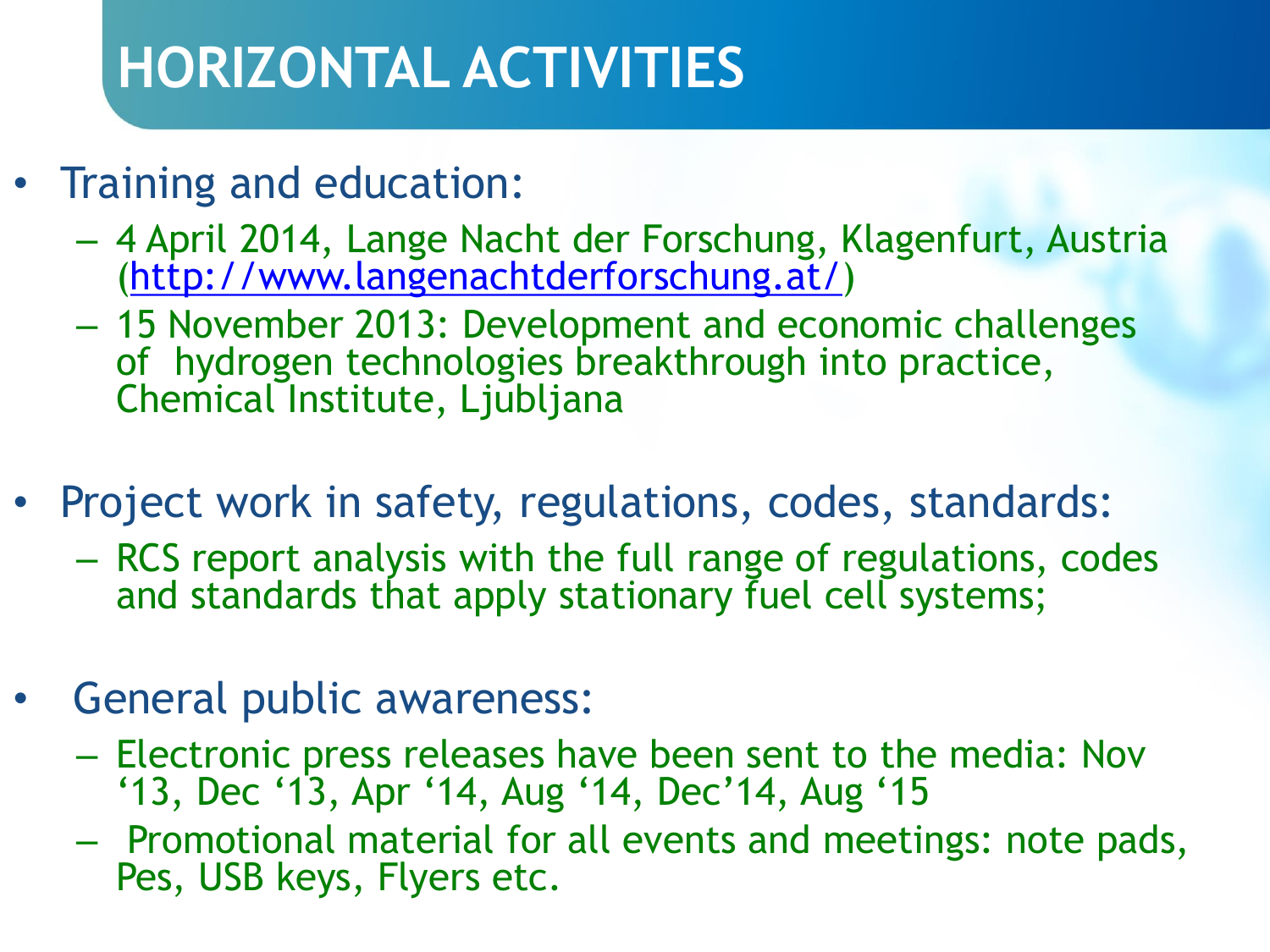## **DISSEMINATION ACTIVITIES**

- Presentation of Flumaback project at several conferences (total of 8) in Italy, Slovenia, Belgium and Korea.
- Publications:
	- University of Ljubljana, Faculty of Mechanical Engineering: Year Book 2014
	- Applied Energy: **Environmental Impacts of Fuel Cell Backup Power Supply System Operation**, in preparation
	- Journal of Fluid Power, Automatization and Mechatronics: Slovenian knowledge in EU research project FluMaBack, June 2015
	- EU Research: Improving the operation of Balance of Plant components, december 2014
	- A. Debenjak, P. Boškoski, B. Musizza, J. Petrovčič and Đ. Juričić: Fast measurement of PEM fuel cell impedance based on PRBS perturbation signals and Continuous Wavelet Transform, Journal of Power Sources, 254 (2014) 112 – 118